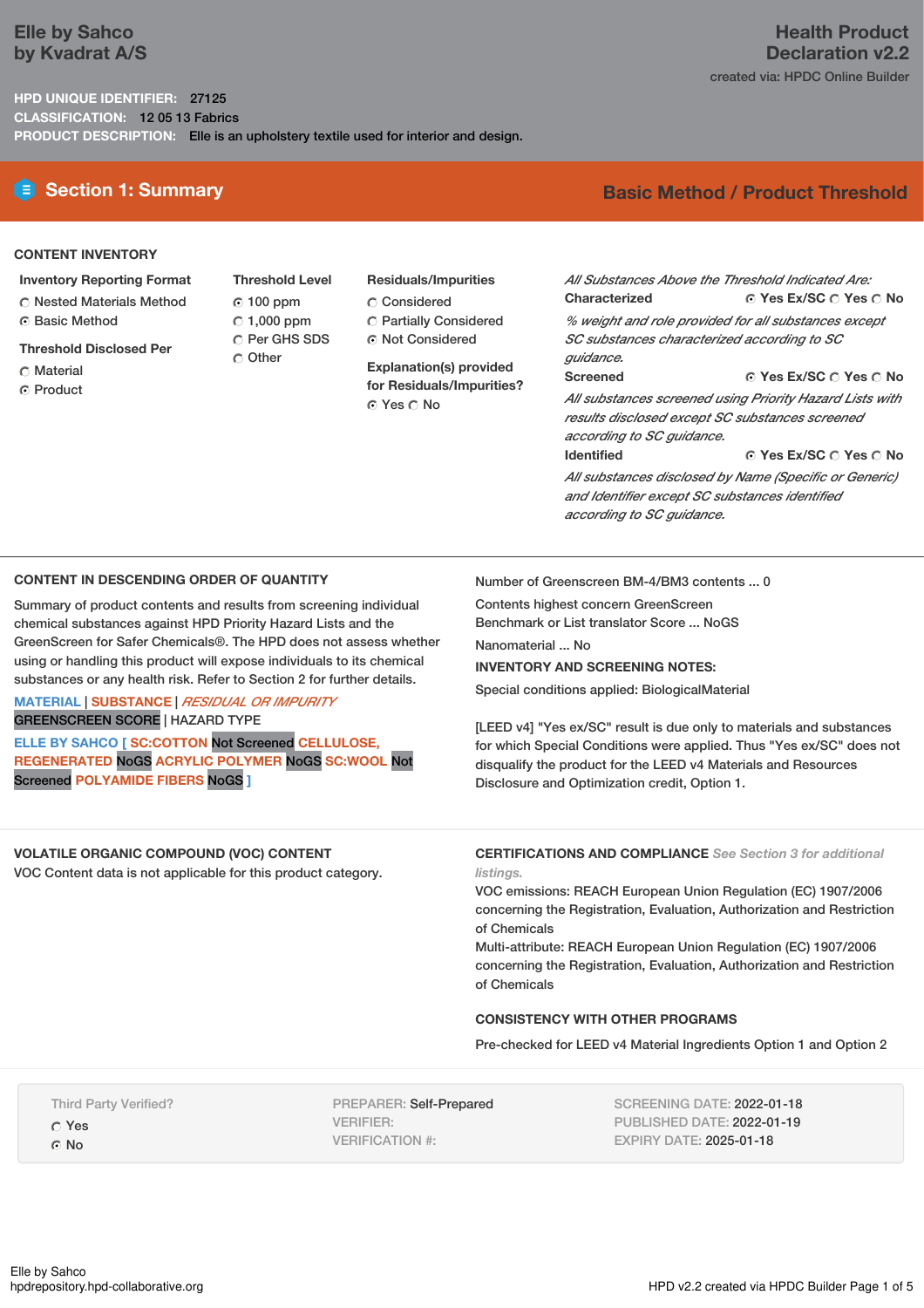This section lists contents in a product based on specific threshold(s) and reports detailed health information including hazards. This HPD uses the *inventory method indicated above, which is one of three possible methods:*

- *Basic Inventory method with Product-level threshold.*
- *Nested Material Inventory method with Product-level threshold*
- *Nested Material Inventory method with individual Material-level thresholds*

Definitions and requirements for the three inventory methods and requirements for each data field can be found in the HPD Open Standard version *2.2, available on the HPDC website at: [www.hpd-collaborative.org/hpd-2-2-standard](https://www.hpd-collaborative.org/hpd-2-2-standard)*

| <b>ELLE BY SAHCO</b>                                                  |                                                                                                                                                                                                                                                                                                                                                                                                                                                                                                                  |  |                 |                                                     |
|-----------------------------------------------------------------------|------------------------------------------------------------------------------------------------------------------------------------------------------------------------------------------------------------------------------------------------------------------------------------------------------------------------------------------------------------------------------------------------------------------------------------------------------------------------------------------------------------------|--|-----------------|-----------------------------------------------------|
| PRODUCT THRESHOLD: 100 ppm<br>RESIDUALS AND IMPURITIES CONSIDERED: No |                                                                                                                                                                                                                                                                                                                                                                                                                                                                                                                  |  |                 |                                                     |
| https://www.kvadrat.dk/en/products/upholstery/600725-elle             | RESIDUALS AND IMPURITIES NOTES: The residuals/impurities have not been considered as there by our requirements have not been used<br>substances of concern and the textile is produced with a high focus on sustainability in all its processes. The textile follow the EU Ecolabel dye<br>restrictions incl. AZO dye and heavy metal restrictions. No content of formaldehyde. Complies with REACH regulation.<br>OTHER PRODUCT NOTES: Website link to see further technical specifications and certifications: |  |                 |                                                     |
| <b>SC:COTTON</b>                                                      |                                                                                                                                                                                                                                                                                                                                                                                                                                                                                                                  |  |                 | <b>ID: SC:Bio</b>                                   |
|                                                                       | HAZARD SCREENING METHOD: Pharos Chemical and Materials Library HAZARD SCREENING DATE: Not Screened                                                                                                                                                                                                                                                                                                                                                                                                               |  |                 |                                                     |
| $\%$ : 25,0000                                                        | <b>GS: Not Screened</b>                                                                                                                                                                                                                                                                                                                                                                                                                                                                                          |  |                 | RC: None NANO: No SUBSTANCE ROLE: Textile component |
| <b>HAZARD TYPE</b>                                                    | <b>AGENCY AND LIST TITLES</b>                                                                                                                                                                                                                                                                                                                                                                                                                                                                                    |  | <b>WARNINGS</b> |                                                     |
|                                                                       | Hazard Screening not performed                                                                                                                                                                                                                                                                                                                                                                                                                                                                                   |  |                 |                                                     |
| Category: Plant-based materials<br><b>Identifier: Cotton</b>          |                                                                                                                                                                                                                                                                                                                                                                                                                                                                                                                  |  |                 |                                                     |
| <b>CELLULOSE, REGENERATED</b>                                         | This disclosure does not provide information on allergens, hyper-accumulation of metals, production of any toxic substances during normal<br>metabolic activities, pesticides, and other potential hazards or sources of hazards which may be found in certain biological materials.                                                                                                                                                                                                                             |  |                 | ID: 68442-85-3                                      |
|                                                                       | HAZARD SCREENING METHOD: Pharos Chemical and Materials Library HAZARD SCREENING DATE: 2022-01-19 7:09:54                                                                                                                                                                                                                                                                                                                                                                                                         |  |                 |                                                     |
| $\%$ : 20,0000                                                        | <b>GS: NoGS</b>                                                                                                                                                                                                                                                                                                                                                                                                                                                                                                  |  |                 | RC: None NANO: No SUBSTANCE ROLE: Textile component |
| <b>HAZARD TYPE</b>                                                    | <b>AGENCY AND LIST TITLES</b>                                                                                                                                                                                                                                                                                                                                                                                                                                                                                    |  | <b>WARNINGS</b> |                                                     |
| None found                                                            |                                                                                                                                                                                                                                                                                                                                                                                                                                                                                                                  |  |                 | No warnings found on HPD Priority Hazard Lists      |
| <b>SUBSTANCE NOTES:</b>                                               |                                                                                                                                                                                                                                                                                                                                                                                                                                                                                                                  |  |                 |                                                     |
| <b>ACRYLIC POLYMER</b>                                                |                                                                                                                                                                                                                                                                                                                                                                                                                                                                                                                  |  |                 | ID: 9063-87-0                                       |
|                                                                       | HAZARD SCREENING METHOD: Pharos Chemical and Materials Library HAZARD SCREENING DATE: 2022-01-19 7:11:01                                                                                                                                                                                                                                                                                                                                                                                                         |  |                 |                                                     |
| $\%$ : 20,0000                                                        | <b>GS: NoGS</b>                                                                                                                                                                                                                                                                                                                                                                                                                                                                                                  |  |                 | RC: None NANO: No SUBSTANCE ROLE: Textile component |
| <b>HAZARD TYPE</b>                                                    | <b>AGENCY AND LIST TITLES</b>                                                                                                                                                                                                                                                                                                                                                                                                                                                                                    |  | <b>WARNINGS</b> |                                                     |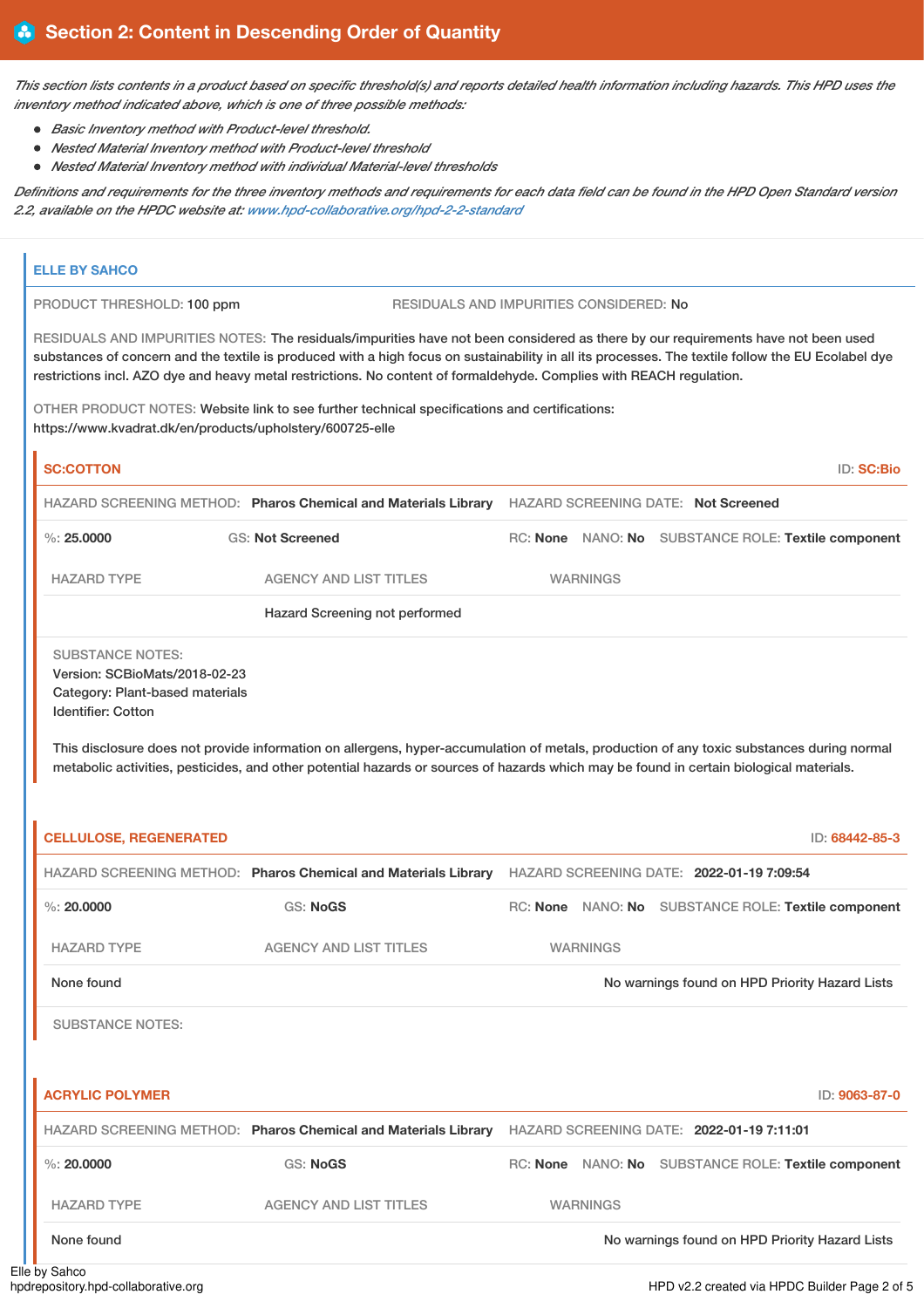| <b>SUBSTANCE NOTES:</b>                                                                                                                                                                                                                                                                                                                                                                                                                                                                                                                                                                                                                                                                                         |                                                                |                 |                                                     |  |  |  |
|-----------------------------------------------------------------------------------------------------------------------------------------------------------------------------------------------------------------------------------------------------------------------------------------------------------------------------------------------------------------------------------------------------------------------------------------------------------------------------------------------------------------------------------------------------------------------------------------------------------------------------------------------------------------------------------------------------------------|----------------------------------------------------------------|-----------------|-----------------------------------------------------|--|--|--|
| <b>SC:WOOL</b>                                                                                                                                                                                                                                                                                                                                                                                                                                                                                                                                                                                                                                                                                                  |                                                                |                 | <b>ID: SC:Bio</b>                                   |  |  |  |
|                                                                                                                                                                                                                                                                                                                                                                                                                                                                                                                                                                                                                                                                                                                 | HAZARD SCREENING METHOD: Pharos Chemical and Materials Library |                 | <b>HAZARD SCREENING DATE: Not Screened</b>          |  |  |  |
| $\%$ : 20.0000                                                                                                                                                                                                                                                                                                                                                                                                                                                                                                                                                                                                                                                                                                  | <b>GS: Not Screened</b>                                        |                 | RC: None NANO: No SUBSTANCE ROLE: Textile component |  |  |  |
| <b>HAZARD TYPE</b>                                                                                                                                                                                                                                                                                                                                                                                                                                                                                                                                                                                                                                                                                              | <b>AGENCY AND LIST TITLES</b>                                  | <b>WARNINGS</b> |                                                     |  |  |  |
|                                                                                                                                                                                                                                                                                                                                                                                                                                                                                                                                                                                                                                                                                                                 | Hazard Screening not performed                                 |                 |                                                     |  |  |  |
| <b>SUBSTANCE NOTES:</b><br>Version: SCBioMats/2018-02-23<br>Category: Animal-based materials<br><b>Identifier: Wool</b><br>This disclosure does not provide information on allergens, hyper-accumulation of metals, production of any toxic substances during normal<br>metabolic activities, pesticides, and other potential hazards or sources of hazards which may be found in certain biological materials. Wool<br>cannot be identified by CAS RN# as it has none. Benefits of wool: Wool is a renewable resource, Wool is very comfortable because of its<br>ability to absorb/give off humidity, Wool is flame retardant, Wool is biodegradable, Wool is naturally soil resistant, Wool ages with grace. |                                                                |                 |                                                     |  |  |  |
| <b>POLYAMIDE FIBERS</b>                                                                                                                                                                                                                                                                                                                                                                                                                                                                                                                                                                                                                                                                                         |                                                                |                 | ID: 63428-84-2                                      |  |  |  |
|                                                                                                                                                                                                                                                                                                                                                                                                                                                                                                                                                                                                                                                                                                                 | HAZARD SCREENING METHOD: Pharos Chemical and Materials Library |                 | HAZARD SCREENING DATE: 2022-01-19 7:10:33           |  |  |  |
| $\%$ : 15,0000                                                                                                                                                                                                                                                                                                                                                                                                                                                                                                                                                                                                                                                                                                  | <b>GS: NoGS</b>                                                |                 | RC: None NANO: No SUBSTANCE ROLE: Textile component |  |  |  |
| <b>HAZARD TYPE</b>                                                                                                                                                                                                                                                                                                                                                                                                                                                                                                                                                                                                                                                                                              | <b>AGENCY AND LIST TITLES</b>                                  | <b>WARNINGS</b> |                                                     |  |  |  |
| None found                                                                                                                                                                                                                                                                                                                                                                                                                                                                                                                                                                                                                                                                                                      |                                                                |                 | No warnings found on HPD Priority Hazard Lists      |  |  |  |
| <b>SUBSTANCE NOTES:</b>                                                                                                                                                                                                                                                                                                                                                                                                                                                                                                                                                                                                                                                                                         |                                                                |                 |                                                     |  |  |  |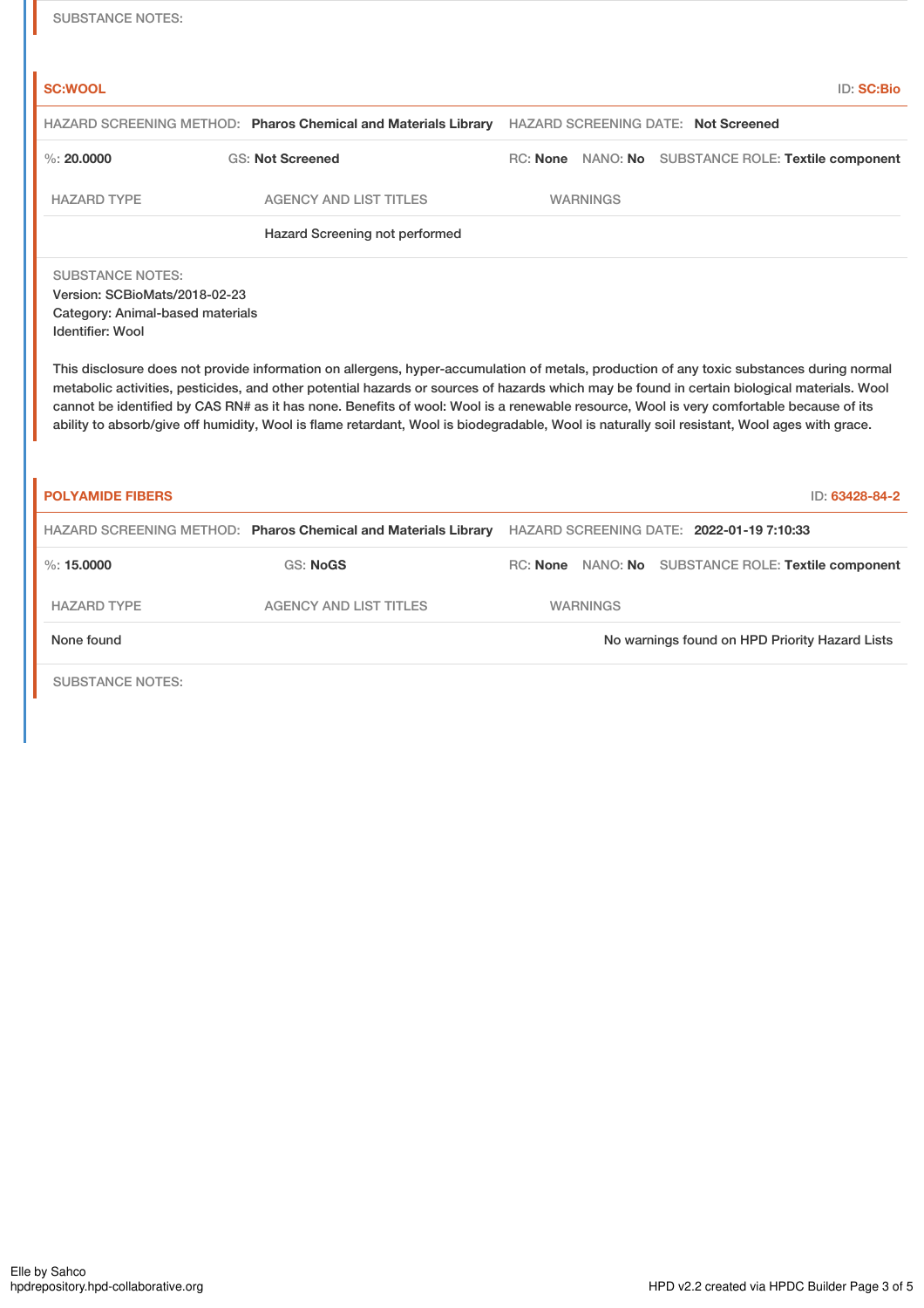This section lists applicable certification and standards compliance information for VOC emissions and VOC content. Other types of health or *environmental performance testing or certifications completed for the product may be provided.*

| <b>VOC EMISSIONS</b>                                                                                                                                                  | REACH European Union Regulation (EC) 1907/2006 concerning the Registration,<br><b>Evaluation, Authorization and Restriction of Chemicals</b> |                                            |  |  |  |  |
|-----------------------------------------------------------------------------------------------------------------------------------------------------------------------|----------------------------------------------------------------------------------------------------------------------------------------------|--------------------------------------------|--|--|--|--|
| <b>CERTIFYING PARTY: Third Party</b><br><b>APPLICABLE FACILITIES: AII</b><br><b>CERTIFICATE URL:</b><br>https://www.kvadrat.dk/en/products/upholstery/600725-<br>elle | ISSUE DATE: 2021-01- EXPIRY DATE:<br>13                                                                                                      | <b>CERTIFIER OR LAB: UL</b><br>Environment |  |  |  |  |
| CERTIFICATION AND COMPLIANCE NOTES: As the Greenguard certification is renewed annually there has not been set an expiry date.                                        |                                                                                                                                              |                                            |  |  |  |  |
| <b>MULTI-ATTRIBUTE</b>                                                                                                                                                | REACH European Union Regulation (EC) 1907/2006 concerning the Registration,<br><b>Evaluation, Authorization and Restriction of Chemicals</b> |                                            |  |  |  |  |
| CERTIFYING PARTY: Self-declared<br><b>APPLICABLE FACILITIES: AII</b>                                                                                                  | <b>ISSUE DATE: 2007-06-</b><br><b>EXPIRY DATE:</b><br>01                                                                                     | <b>CERTIFIER OR LAB: None</b>              |  |  |  |  |

CERTIFICATE URL: https://echa.europa.eu/

CERTIFICATION AND COMPLIANCE NOTES:

# **H** Section 4: Accessories

This section lists related products or materials that the manufacturer requires or recommends for installation (such as adhesives or fasteners), maintenance, cleaning, or operations. For information relating to the contents of these related products, refer to their applicable Health Product *Declarations, if available.*

No accessories are required for this product.

# **Section 5: General Notes**

Test results for Elle: DURABILITY: 70,000 Martindale. PILLING: 4-5 (ISO 1-5). LIGHTFASTNESS: 6 (ISO 1-8). FIRE TESTS: NS EN 1021-1/2, BS 5852 part 1 ignition source 0, US Cal. Bull. 117-2013, BS 5852 crib 5 with treatment. FASTNESS TO RUBBING: 4-5 (Dry), 4 (Wet). SEAM SLIPPAGE: 7 mm (warp), 2 mm (weft)